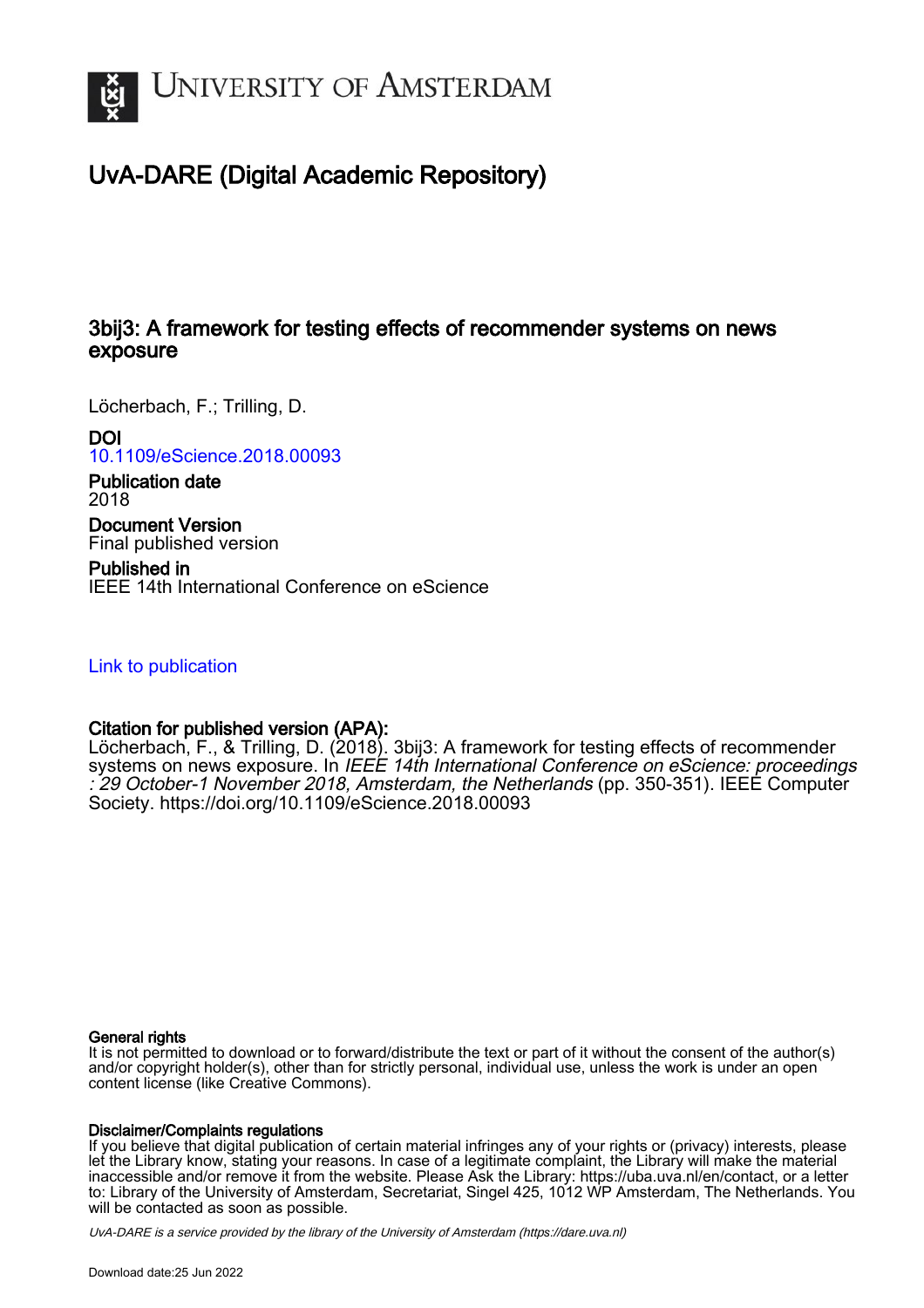# 3bij3: A framework for testing effects of recommender systems on news exposure

Felicia Löcherbach *Department of Communication Science Vrije Universiteit Amsterdam* Amsterdam, Netherlands f.loecherbach@vu.nl

*Abstract*—We developed 3bij3, a framework that presents a news app to participants, with contents that are displayed based on different recommendation logics. It tracks usage over time and enables large-scale field experiments.

*Index Terms*—recommender systems, news exposure, communication science, web application

#### I. INTRODUCTION

The impact of recommender systems on how we consume and perceive news is still understudied. To shed more light on this, we developed one of the first software solutions for such studies, and present *3bij3*. 3bij3 means three by three in Dutch, and signifies the most prominent feature of a news application that forms the interface for study participants. It displays a 3x3 grid of the nine most relevant news articles to a user, selected by different mechanisms (e.g., explicit customization vs based on past behaviour vs random). 3bij3 can be used to conduct large-scale field experiments, in which participants' use of the site can be tracked over extended periods of time.

#### II. RELATED RESEARCH

*Social-scientific experiments* [1]–[4], usually based on the creation of a set of fictitious news articles regarding a specific topic that are varied on factors such as political stance, often create a highly artificial situation. They thus often lack external and ecological validity. *Input-output analyses* [5], [6] aim at uncovering the workings and effects of existing recommendation algorithms – however, they have to treat the actual algorithm as a black box. Lastly, *simulations* [7]– [10] evaluate recommendations based on existing or simulated datasets using various metrics. While being a good approach for judging the performance of algorithms regarding certain predefined measures, such studies remain in an "evaluation setting where recommendation approaches are compared without user interaction" [11, p.9].

#### III. 3BIJ3

Compared to previous work, 3bij3 gives researchers control over the recommendation system under study *and* creates a realistic environment for the participants. Figure 1 gives an

This work was carried out on the Dutch national e-infrastructure with the support of SURF Cooperation.

Damian Trilling *Department of Communication Science University of Amsterdam* Amsterdam, Netherlands d.c.trilling@uva.nl

overview of the components of 3bij3: (1) Content retrieval, processing, and enrichment; (2) article selection; (3) user interaction. It integrates web scraping/parsing, supervised machine learning for labeling articles, different recommender systems, a web interface for participants, and gamification elements (earning points for interaction).



Fig. 1. Overview of the framework

3bij3 is written in Python and uses Flask for the web frontend. When signing up, participants are randomly assigned to one of the article selection conditions. Articles are stored in ElasticSearch, user data (incl. clickstream) in MySQL.

#### IV. LIMITATIONS AND FUTURE WORK

3bij3 has been tested on a first group of participants ( $N =$ 25). We plan to use it in a large-scale study  $(N > 500)$  in order to test participants' reactions towards different selection logics.